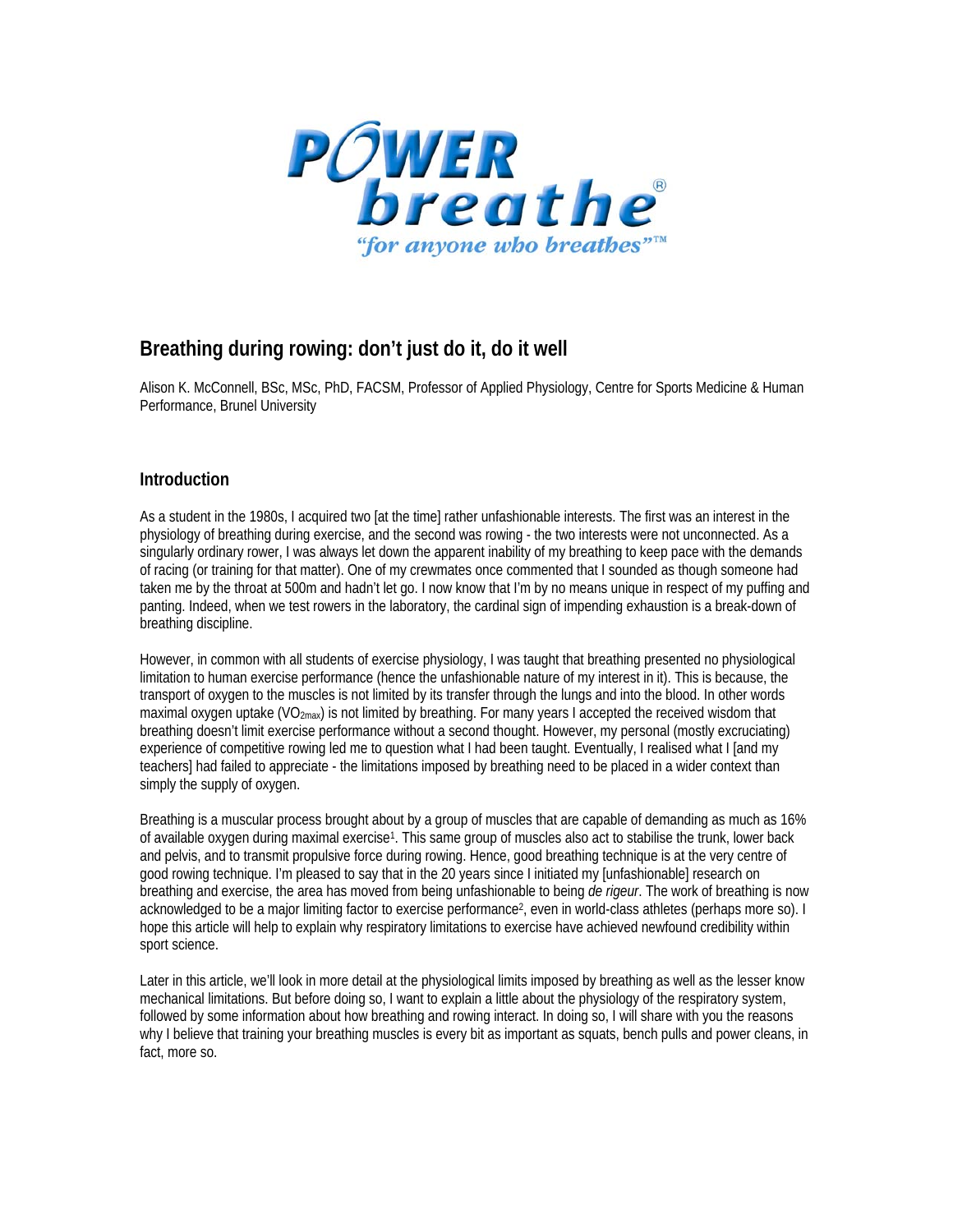# **Breathing: the fundamentals**

At rest, we breathe approximately 15 times per minute, with a volume of around 0.5 litres (producing a 'minute ventilation' of 7.5 litres per minute [15 x 0.5]). The volume of each breath (tidal volume) depends on body size and metabolic rate (bigger people have larger lungs and take larger breaths, they also require more energy and oxygen to support their metabolism).

During heavy exercise, breathing frequency rises to around 40 to 50 breaths per minute. In 'the man in the street', tidal volume rises to around 3 to 4 litres (minute ventilation = 120 to 160 litres per minute), but in Olympic class oarsmen, tidal volume can be over 5 litres, resulting in minute ventilations of 250 to 300 litres per minute. Kilo for kilo, Olympic oarsmen have minute ventilations that are equivalent to thoroughbred racehorses!

We are all familiar with the act of breathing, which is a rhythmic pumping of the chest 'bellows' that sucks and in and out of the lungs. In order to breathe in, the volume of the chest cavity must increase in order to create a pressure gradient into which air moves. Increasing the thoracic volume momentarily creates a slightly negative pressure inside the lungs, which is equalised very rapidly by the movement of air into the lungs.

The 'physics' of this response are exactly the same as those behind a bicycle pump. To draw air into the pump you increase the volume of the pump by drawing the handle out; air flows into the pump to equalise the drop in pressure produced. When breathing out, the volume of the thoracic cavity must be reduced, thereby creating a slightly positive pressure that drives air out of the lungs. These changes in the volume of the thorax are brought about by the action of the breathing (respiratory) muscles (Figure 1).



**Figure 1**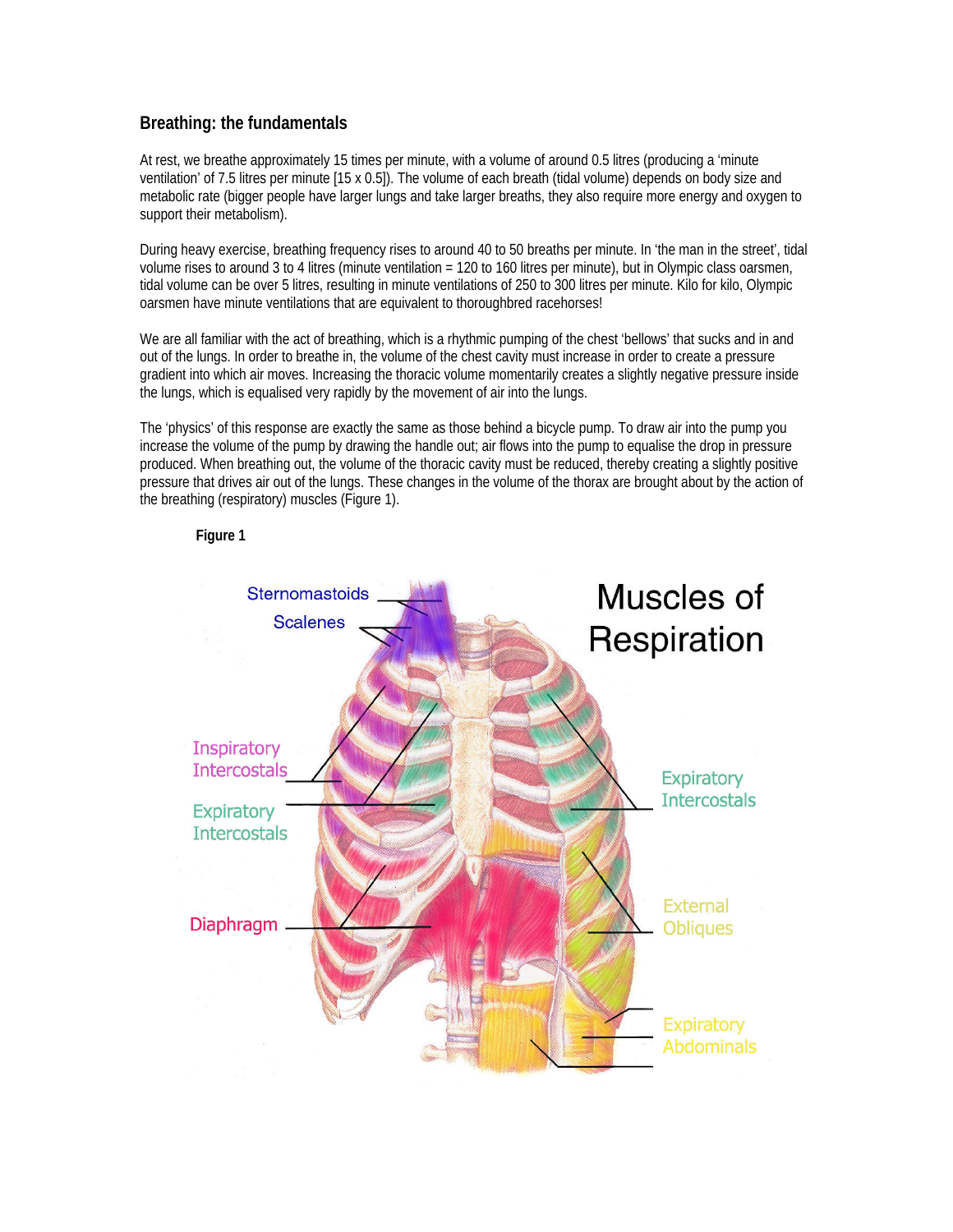The breathing muscles are divided into two sets; 1) the inspiratory muscles (diaphragm, inspiratory intercostals, sternomastoids, scalenes), and 2) the expiratory muscles (abdominals, external obliques, expiratory intercostals).

The action of the inspiratory muscles increases the volume of the chest cavity by lifting the rib cage upwards and outwards, and flattening the dome of the diaphragm and moving it downwards (like the handle of the bicycle pump being drawn out of the pump). The action of the expiratory muscles reduces thoracic volume by pulling the rib cage downwards and pushing the diaphragm up into the thoracic cavity.

The lungs and the chest wall (rib cage and associated structures) are elastic structures that naturally 'spring' back to their resting positions once the forces acting on them are removed. These forces are brought about by the breathing muscles, and to inhale, the inspiratory muscles must expand the thoracic compartment and stretch the lungs (this stores some elastic energy within the lung tissues). At the start on an inhalation, the inspiratory muscles are relaxed, and any elastic energy stored within the lungs and chest wall has been dissipated. Each intake of breath is therefore initiated from a point where all of the forces acting on the lung are in a state of balance.

When breathing at rest, only the inspiratory muscles are active. Inhalation occurs by contracting the inspiratory muscles, which inflates the lungs, causing them to stretch like a party balloon; to breathe out, all that is required is to relax the inspiratory muscles, and the lungs and chest wall spring back to their equilibrium position using stored elastic energy (like releasing an inflated party balloon).

During exercise, the rate and depth of breathing is increased, which requires the respiratory muscles to contract more forcefully, and quickly. The expiratory muscles begin to make a contribution to breathing during exercise, because the stored elastic energy from inspiration is not sufficient to achieve the expiratory flow rates required during exercise.

However, at all intensities of exercise the majority of the work of breathing is undertaken by the inspiratory muscles, because expiration is always assisted to some extent by stored elastic energy that was provided by the inspiratory muscles.

## **How breathing and rowing interact**

Before discussing how breathing and rowing interact, its important to get a perspective on the unique 'animal' that is the world-class rower. In my view, it is no coincidence that rowers are renowned for the enormity of their lung capacity. The late Dr Mark Harries of the British Olympic Medical Centre once commented to Matthew Pinsent, 'My God man, you've got the lungs of a horse'. Sir Matthew's lung capacity is a whopping 8.25 litres, which is around 3 litres bigger than the 'average Joe', and 2 litres bigger than it should be for a man of his size. In his prime, his maximal oxygen uptake was around 8 litres per minute and his maximal ventilation around 300 litres per minute. Rowing a 2000m at ~460W, he respired approximately 1700 litres of air, and his inspiratory muscle power output was ~85W. The next time you're in the gym, dial up 85W on a cycle ergometer and see how this feels – it's a surprisingly large amount of work.

So what is it about having big lungs that is an advantage to a rower? I do not believe that it is because it gives them a greater VO<sub>2max</sub>, instead, I believe that having larger lungs enables rowers to maintain good breathing discipline during rowing. We'll consider this further in the section on the mechanical limitations imposed by breathing.

It has long been recognised that experienced rowers entrain their breathing to rowing stroke rate. Experienced rowers tend to confine their breathing to two main patterns; i) one expiration per drive and one inspiration during recovery (1:1), or ii) one complete breath during the drive and one complete breath during recovery (2:1). Research has shown that tidal volume (the volume of each breath) is constrained above a certain power output, with further increases in ventilation being brought about by increasing breathing frequency3. Some researchers have gone as far as to suggest that at high work rates, stroke rate may be dictated by the drive to breathe3, which reinforces the potent interrelationship of these two factors.

The linkage between stroke rate and breathing pushes the respiratory muscles to their limits. During a 2000m race, athletes commonly try to maintain the 2:1 breathing pattern; they breathe out during the initial part of the drive (when the blade is in the water), take a breath as they reach the end of the drive, breathe out again as they begin to come forward and take a small breath just before the 'catch'. This small breath at the catch is very important in terms of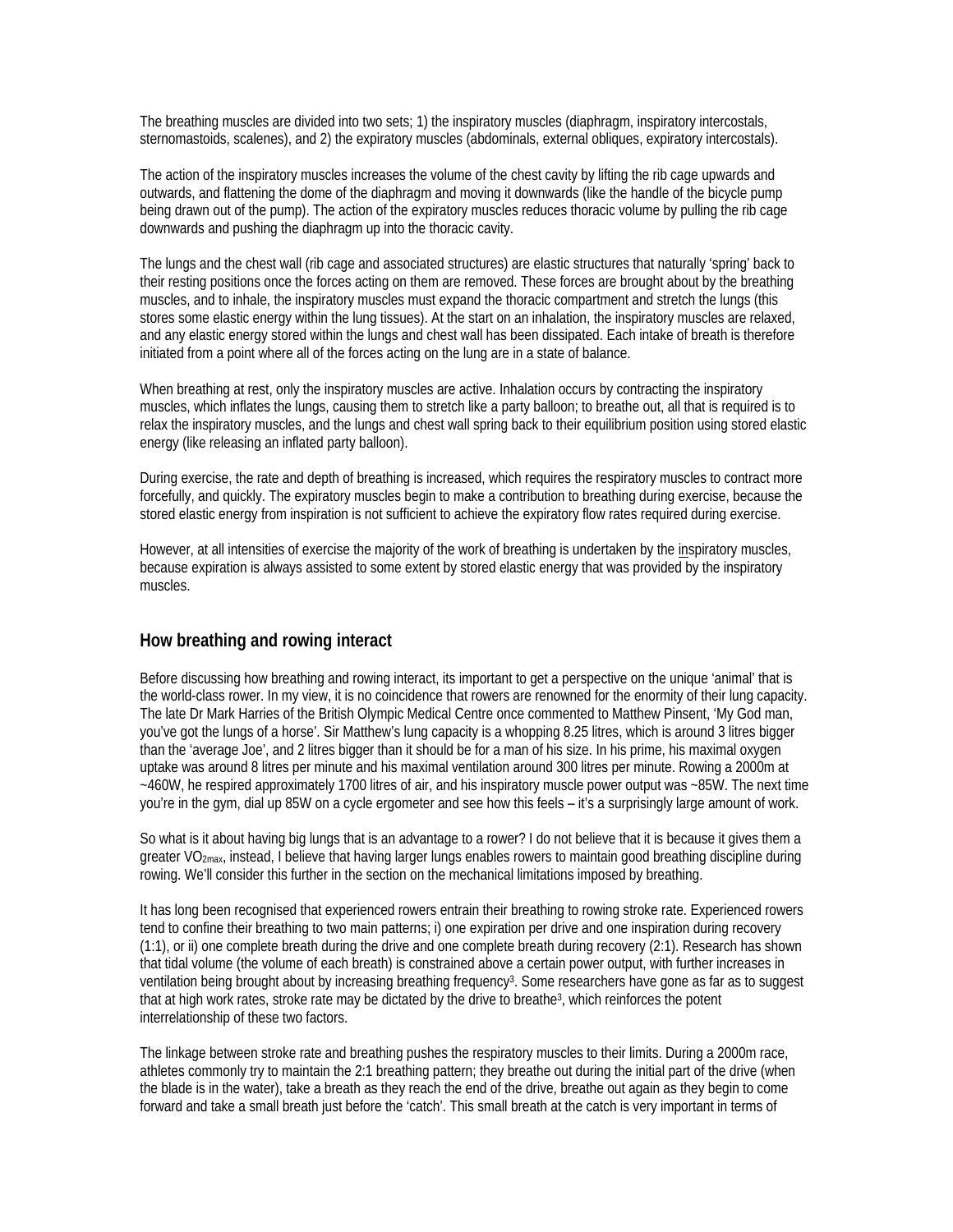allowing the effective transmission of force from the stretcher to the blade handle (see 'Breathing related limitations to rowing: Mechanical').

In rowing, the same muscles that we use to breathe are also used for maintaining posture, 'core stability' and transmission of force during the drive phase of the stroke (see 'Breathing related limitations to rowing: Mechanical'). There are a number of critical points in the stroke where differing demands are placed upon the inspiratory muscles. At the finish, the hips are extended and the shoulders are behind the hips. This means that the muscles of the trunk must work against gravity to prevent the rower from falling backwards. At the same time, the rower needs to take a large, fast breath, which means that the inspiratory muscles are subjected to competing demands for postural stability and breathing. Once the rower reaches the catch, they must take another breath, but in this position, the movement of the diaphragm is impeded by the crouched body position. At the catch, the abdomen is compressed by the thighs pushing the liver, stomach and gut upwards against the diaphragm. This compression makes it harder for the diaphragm to contract, flatten and move downwards, as it must do in order to inflate the lungs. During the drive, the inspiratory muscles are subjected to competing demands for breathing, postural and force transmission. All in all, rowing places some varied and 'extreme' demands on the inspiratory muscles.

The combination of these demands renders the inspiratory muscles of rowers at heightened risk of becoming fatigued. Indeed, research has shown that the strength of the inspiratory muscles is 12-20% lower following a 2000m race<sup>4, 5</sup>.

Most readers would agree that if fatigue is present in a group of muscles following a given task, these muscles are probably placing some limitation on the performance of that task. The earliest reports of breathing muscle fatigue following a competitive event appeared in the early 1980s, where significant declines in inspiratory muscle strength were observed following marathon running<sup>6</sup>. Later research confirmed these findings following marathon running<sup>7</sup>, but also provided data suggesting that ultra-marathon<sup>8</sup> and triathlon<sup>9</sup> competition were fatiguing to the respiratory system.

Under laboratory, and field-based research conditions, my own research group has also demonstrated inspiratory muscle fatigue following rowing<sup>4, 5</sup>, cycling<sup>10</sup> and swimming<sup>11</sup>, as well as a sprint triathlon<sup>12</sup>. This evidence of exerciseinduced inspiratory muscle fatigue is probably the most compelling rationale for specific training of the inspiratory muscles. Readers who are interested in this topic are referred to the article on POWERbreathe® training by Eddie Fletcher in this section of the website.

#### **Breathing related limitations to rowing: Mechanical**

The mechanics of rowing are such that breathing must be entrained to stroke rate (see above). Failure to do so is not only uncomfortable, but also jeopardises the efficiency of the mechanical linkage between the blade handle and the major force producers of the lower body. In open class oarsmen, the forces driven from the stretcher, through the body and to the blade handle can be in the order of 900 Newtons (the weight of two bags of cement, or almost two hundred weight). Since the main force generators for the rowing stroke are located below the waist, if force is to be transmitted effectively to the blade handle, it must be transferred effectively through the trunk.

The diaphragm is the main inspiratory muscle, but it also plays an important role in postural control and the maintenance of intra-abdominal pressure (this is the pressure inside the abdominal compartment). Without an increase in intra-abdominal pressure when we lift objects, or exert force during a rowing stroke, the spine and pelvis are unstable. Under these conditions, the trunk flexes and fails to transmit the force generated by the lower body effectively to the object in our hands (be it a blade handle, or a suit case). Why does this matter? Well consider the difference in mechanical efficiency of using a crow bar to lever something open compared with using a rod of metal that contains a number of loose joints. If the joints move, the force the rod transits is lower, and its efficiency is reduced. The jointed rod in this analogy is your spine, and failure to maintain a stiff trunk reduces the efficiency of force transmission during the stroke. Central to generating this stiffness is the contraction of the diaphragm.

So what's this got to do with breathing? The pre-catch breath is important for maintaining the safe transmission of force, because the structural stability of the rib cage and lower back are affected by the pressures inside the chest and abdominal cavities, respectively. During the drive, the muscles of the trunk brace against the partially inflated lungs, allowing the internal pressures within the chest and abdomen to increase; this stiffens the trunk. Failure to maintain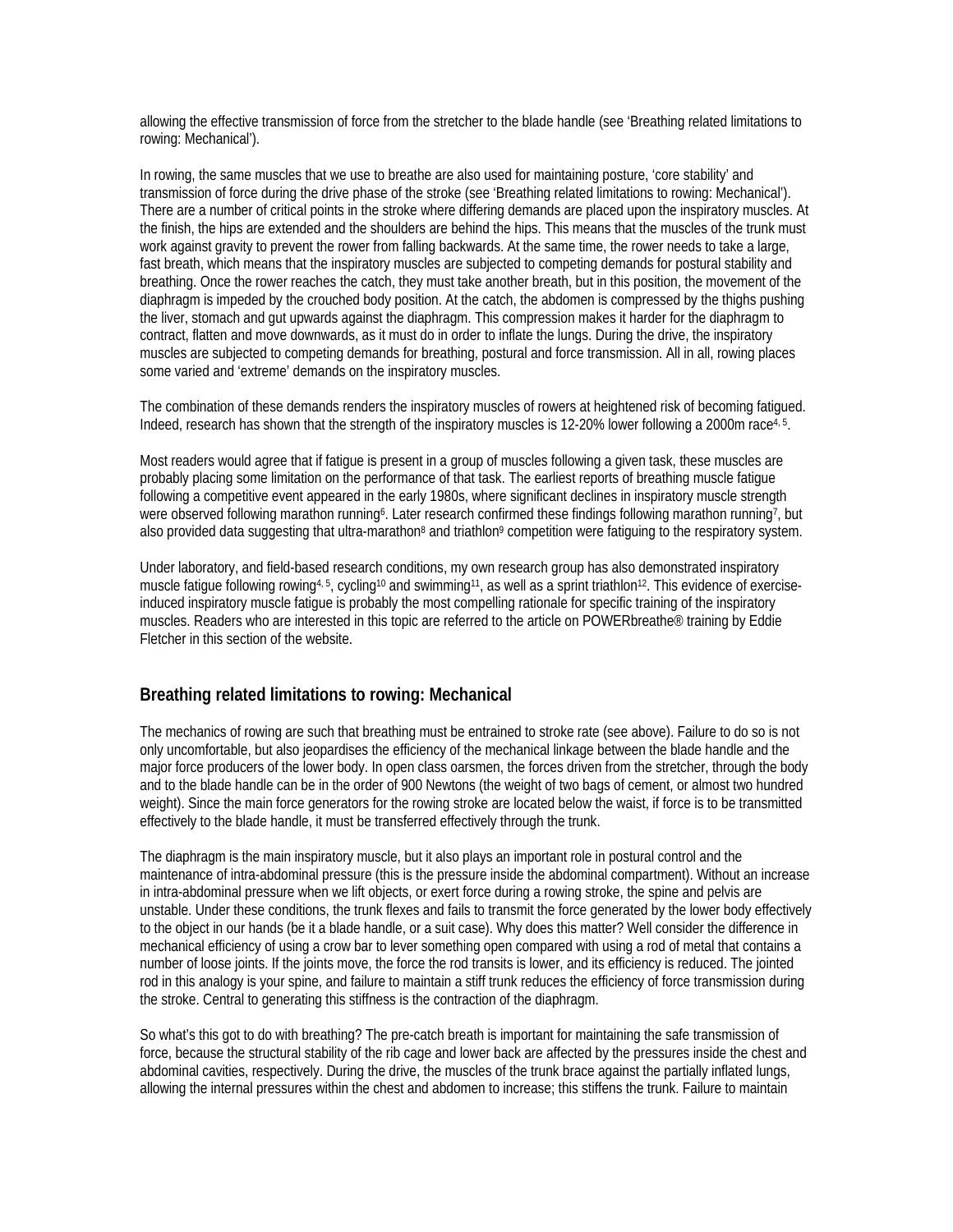adequate internal pressures (because of an inadequate lung volume) may lead to an increased risk of rib stress factures and low back injury.

Furthermore, in an unpublished pilot study my research group has demonstrated that when the inspiratory muscles (including the diaphragm) are fatigued, the maximal static force generated at the catch is reduced. This suggests that the inspiratory muscles play a role in determining either, the magnitude of the force generated by the lower body, or the efficiency of its transmission through the trunk, or both.

So we can see that the muscles of the trunk have a number of important roles during rowing, 1) contributing to the transmission of propulsive force, 2) maintaining structural stability of the spine and other bony structures, 3) breathing. However, these roles may become contradictory from time to time, which may impact negatively upon both performance and injury risk. Research has shown that when 'push comes to shove', the diaphragm's role in breathing takes precedence over its role in postural stability<sup>13</sup>. In other words, in situations of high ventilatory demand, such as exercise, the postural role of the inspiratory muscles is compromised, and it has been suggested that this may lead to an increased risk of injury due to spinal instability and a loss of postural control<sup>13</sup>This means that when breathing discipline breaks down during rowing, the risk of injury increases, and performance is impaired.

What can we do to minimise these negative mechanical effects of breathing? A well-established method of increasing the fatigue resistance of any muscle is to resistance train it; stronger muscles work at lower relative intensities than weaker muscles, so their endurance and risk of fatigue are reduced. There is now good evidence that specific training of the inspiratory muscle using the POWERbreathe<sup>®</sup> improves performance in a range of sport, especially rowing<sup>4, 5</sup>. For more information on this POWERbreathe® training see Eddie Fletcher's article on this section of the website.

# **Breathing related limitations to rowing: Physiological**

We've considered the mechanical limitations posed by breathing during rowing, now I want to consider the physiological limitations. Fatigue of the inspiratory muscles is commonplace in many sports, but particularly so in rowing, where the muscles are subjected to multiple demands (see above). So what?

There are two very serious physiological repercussions of inspiratory muscle fatigue (IMF), and I will discuss each of these in turn:

- 1. IMF increases breathing and whole body effort perception makes you feel as though you are working harder
- 2. IMF causes blood flow to the exercising limbs to be restricted impairs oxygen delivery and metabolite removal from the working muscles

*1. Breathing and whole body effort perception*: As a muscle fatigues, it requires greater effort to achieve the same muscle force output; this is why the final few repetitions of a weight set feel harder than the first. This is also why the end of a race feels harder than the start.

The underlying physiology is pretty straightforward; as a muscle fatigues, it requires a larger neural drive from the brain to activate the muscle fibres. The brain is very adept at judging the magnitude of the neural drive, and perceives an increase in the required drive as an increase in effort. Conversely, the magnitude of the neural drive to a muscle decreases after its strength has been improved by training.

After strength training, the brain perceives the decrease in neural drive as a reduction in effort. The inspiratory muscles interact with the brain in the same way as other muscles, so fatigue is associated with an increase in breathing effort14, and improvements in function after training are associated with a decrease in breathing effort<sup>4, 15</sup>.

However, breathing effort also makes a big contribution to how hard the exercise feels as a whole, so reducing breathing effort also has a direct benefit upon whole body effort perception<sup>15</sup>.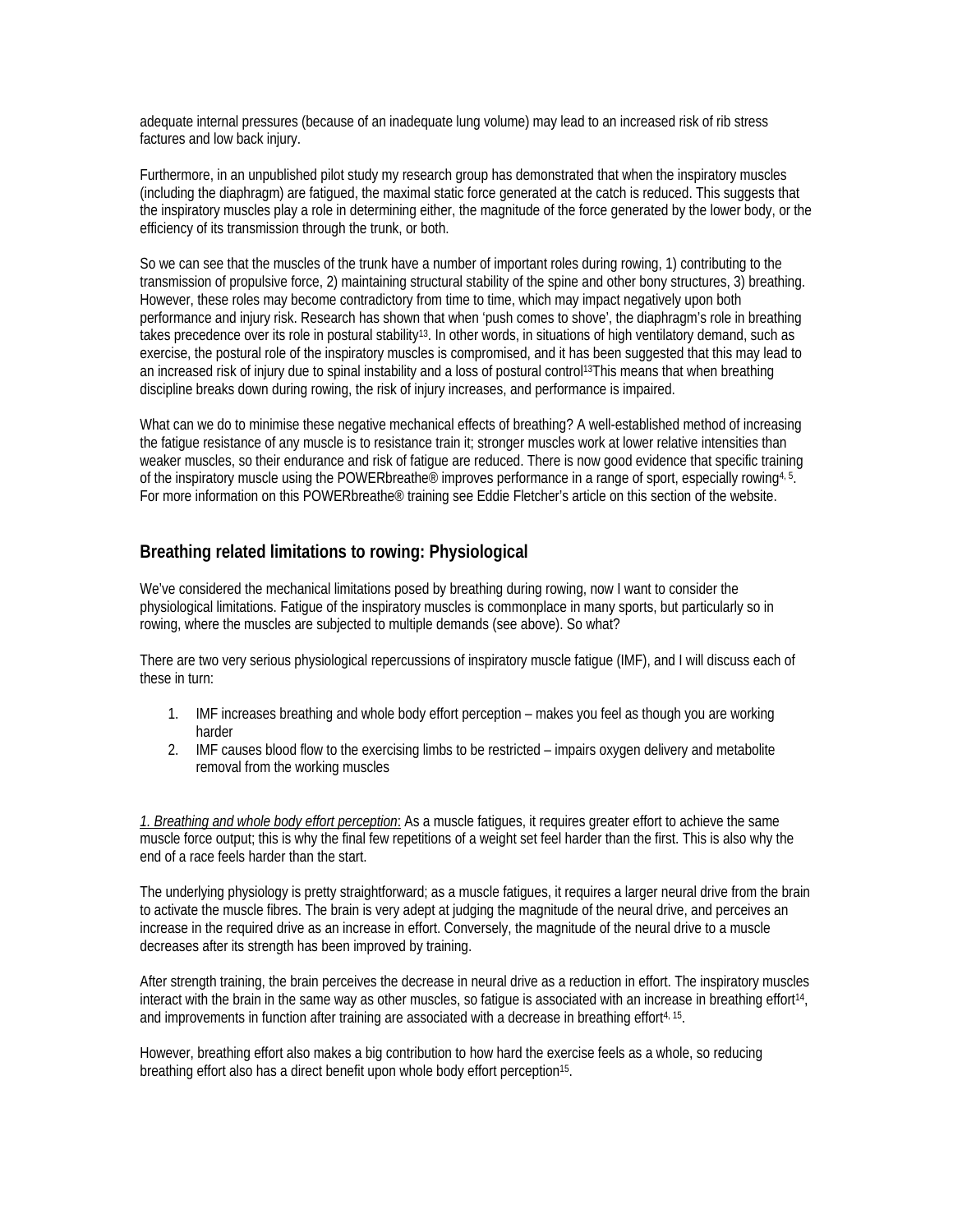Most people choose a pace that is just the right side of intolerable discomfort; in other words, we work as hard as is tolerable. So in the presence of IMF, the threshold of what is tolerable is reduced, which means a slower pace. Can anything be done to combat this? Yes, strengthening the inspiratory muscles with POWERbreathe training prevents inspiratory muscle fatigue during rowing, which helps to stave off the escalating increase in effort as the race progresses4, 10. POWERbreathe training also reduces effort perception at any given power output. Thus, the limit of tolerability is increased, which means that a faster pace can be maintained for the same effort.

*2. IMF and limb blood flow stealing*: In order to understand how IMF leads to limb blood flow stealing, we need to understand a little of how blood flow is controlled during exercise. When exercise commences, there is an increased need for oxygen within the contracting muscles, and this is met by increasing blood flow to these muscles. In order to produce the increase in blood flow, the output of the heart must increase, which it does by increasing both the rate and volume of each heart beat.

As exercise progresses, the blood vessels in the working muscles open up (dilate) in response to local factors produced by the exercising muscle. However, during very intense exercise, especially in the heat, the capacity of the heart to pump blood is not sufficient to maintain blood flow to all of the organs of the body, as well as the skin (to dissipate heat) and working muscles (limbs and breathing muscles). So control centres in the brain restrict blood flow to non-essential organs such as the stomach and intestines in order to ensure that the working muscles, skin and the brain continue to be adequately supplied (this is why gastrointenstinal problems sometimes arise during or following exercise).

The flow of blood to other organs is reduced by causing constriction (narrowing) of the blood vessels supplying them; this narrowing reduces blood flow. Unfortunately, there is also a small amount of constriction in the working muscles too, but this is mostly counteracted by the local metabolic factors that induce dilatation, so the net effect is a small amount of constriction (smaller than in the non-essential organs). This tactic is all 'fine and dandy', because the limbs are still getting pretty much what they need. The problem arises when the inspiratory muscles begin to fatigue.

When any muscle works intensely, and with a sub-optimal blood supply, metabolites accumulate inside it. These help to keep the blood vessels open, but they also contribute to failure of muscle contraction (muscle fatigue); the metabolites also stimulate nerve receptors, which in turn trigger a protective reflex.

Its this reflex that causes the problems for the exercising limbs, because it induces a much more powerful constriction of the blood vessels (see Figure 2). The reflex is so powerful that it is able to over-ride the local dilating effect of metabolites within the working muscles; the net result now is a reduction in limb blood flow. What happens to the blood that was going to limbs? Its diverted to the inspiratory muscles, in a Robin Hood style ambush that ensures that the 'poor' inspiratory muscles get what they need.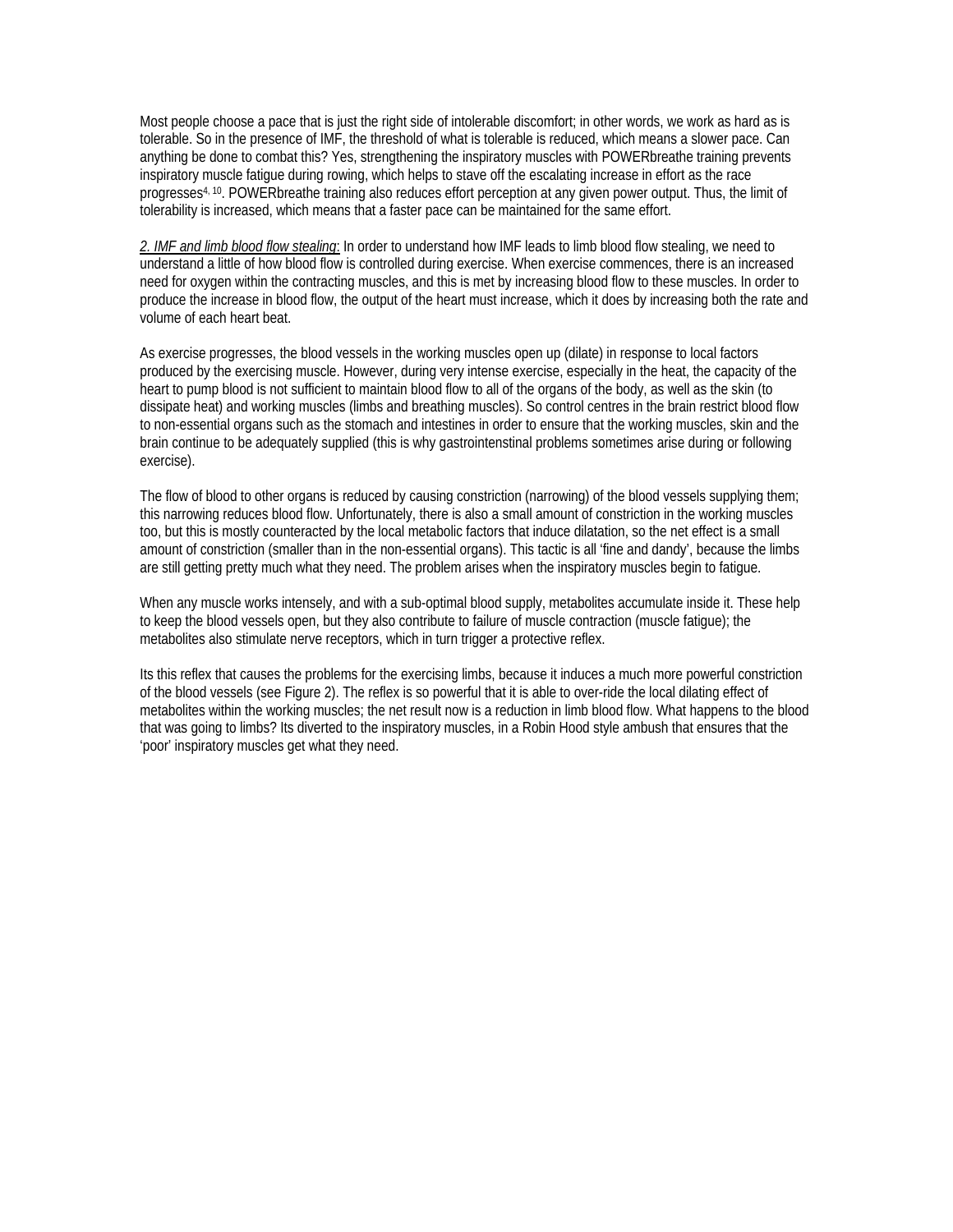**Figure 2. When the inspiratory muscles fatigue,the brain signals blood to be diverted away from the leg muscles and towards the inspiratory muscles.** 



**Without inspiratory muscle**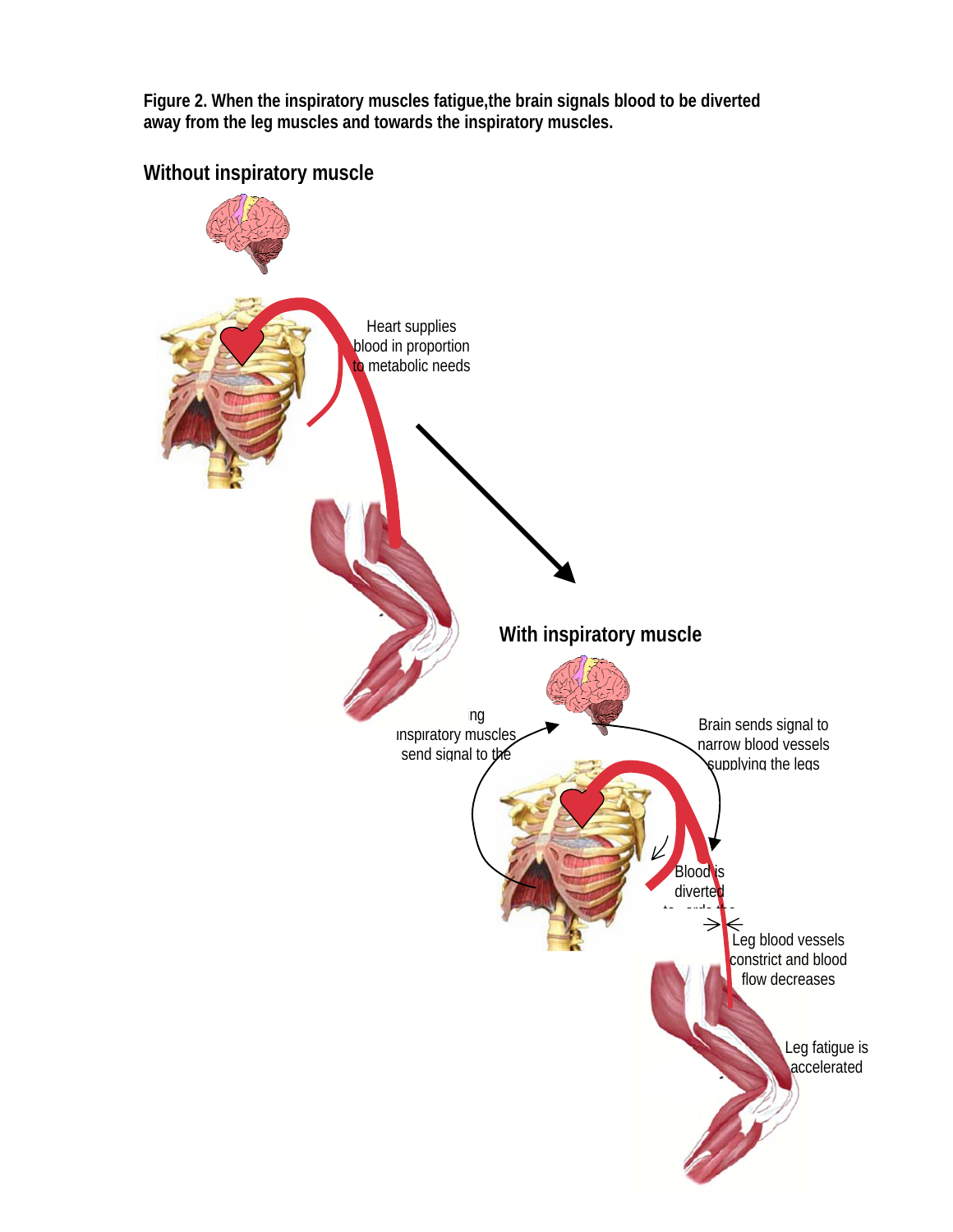This reflex has two benefits from the viewpoint of the inspiratory muscles; firstly (and obviously), it ensures that they get more blood and oxygen (protecting their vital function); secondly (less obviously), by restricting blood flow the working limbs, the supply of oxygen and removal of metabolic by-products is impaired, which leads to an enforced decrease in exercise intensity (or even cessation), which reduces the breathing demand.

Don't worry if you didn't follow all of the physiology, the only thing you need to know is that when the going gets tough, your inspiratory muscles steal blood from your legs, and that slows you down!

In a recent study from my laboratory, we've shown that IMF makes limb fatigue occur more rapidly; this is because of its effects upon blood flow, but we've also shown that POWERbreathe training prevents the blood flow stealing reflex from being activated16. Preventing the reflex from being activated also prevents the premature limb fatigue. This helps to explain how POWERbreathe training improves performance; we believe that the enhanced inspiratory muscle strength, power and fatigue resistance leads to an abolition, or delay in the activation of the blood flow stealing reflex.

# **Summary**

To summarise, we know that rowing induces inspiratory muscle fatigue (IMF), and we also know that IMF is bad news for performance from a number of standpoints –

- IMF leads to a breakdown of breathing and stroke entrainment
- Failure to keep breathing and stroke rhythm entrained leads to a compromise of the structural stability of the trunk, which impairs force transmission and increases the risk of injury
- IMF makes exercise feel harder, reducing the ability to maintain a given pace
- IMF leads to blood flow being diverted away from exercising limbs, accelerating limb fatigue and impairing performance

However, the good news is that we also know that training the inspiratory muscles with POWERbreathe prevents IMF, and leads to improved exercise performance. To find out more about the benefits of POWERbreathe training, see Eddie Fletcher's article on this section of the website.

#### **Take home messages**

- Its vital that breathing and stroke rate are entrained during rowing, so spend time working on a breathing strategy that works for you, but try to ensure that its one that results in having a reasonable amount of air in your lungs at the catch
- Work on resisting the urge to allow your breathing to 'run away with you' at the end of a hard piece maintain discipline and control over your breathing at all times
- Give yourself a 'fighting' chance of achieving breathing discipline by preventing IMF from occurring do some POWERbreathe training